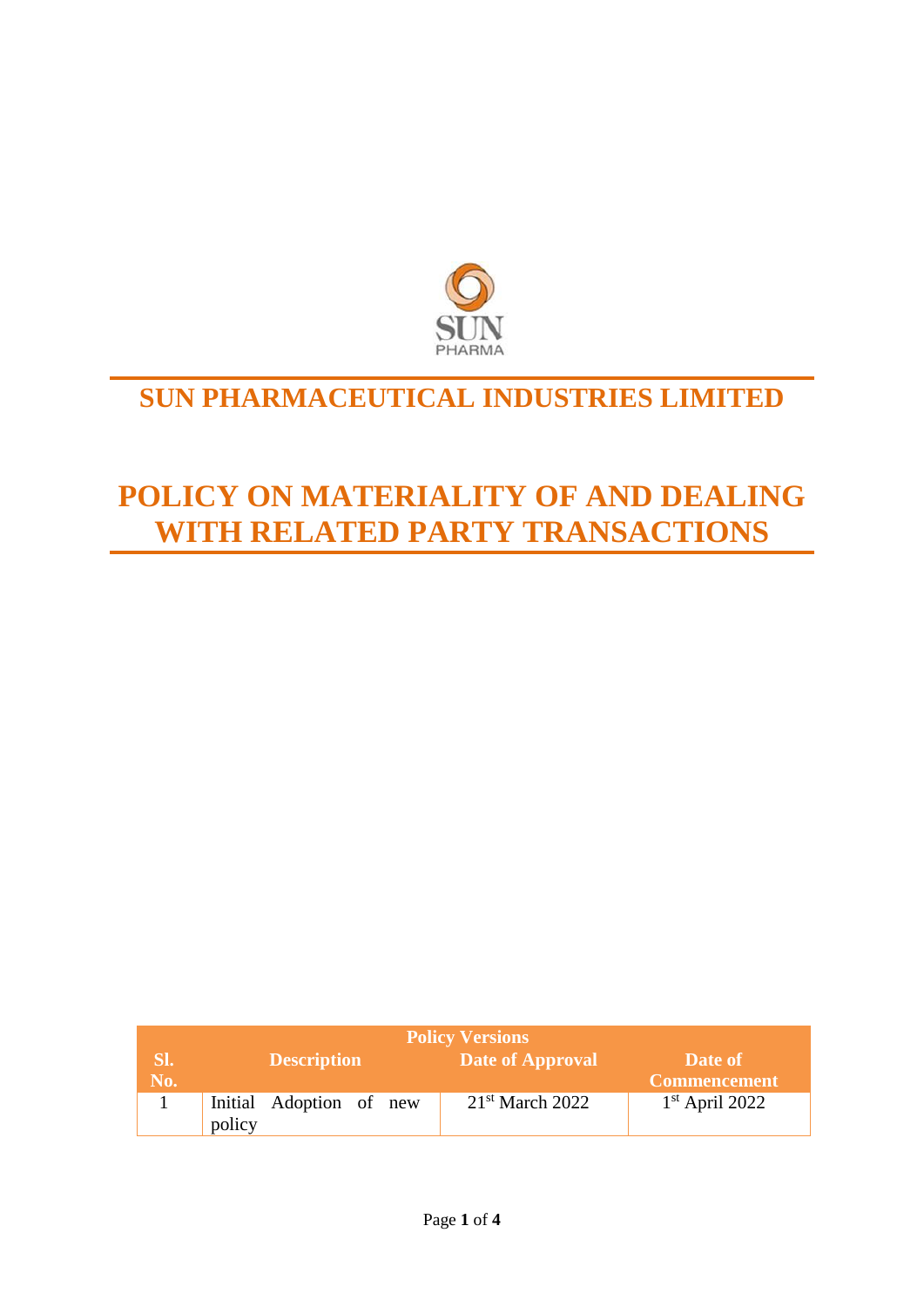### **INDEX**

| <b>Sl. No.</b> | <b>Section</b>                                      | Page No. |
|----------------|-----------------------------------------------------|----------|
|                |                                                     |          |
|                | Policy Objective                                    |          |
|                | <b>Materiality of Related Party Transactions</b>    |          |
| 3              | Material Modification to Related Party Transactions | 3        |
| 4              | Dealing with Related Party Transactions             |          |
|                | <b>Policy Review</b>                                |          |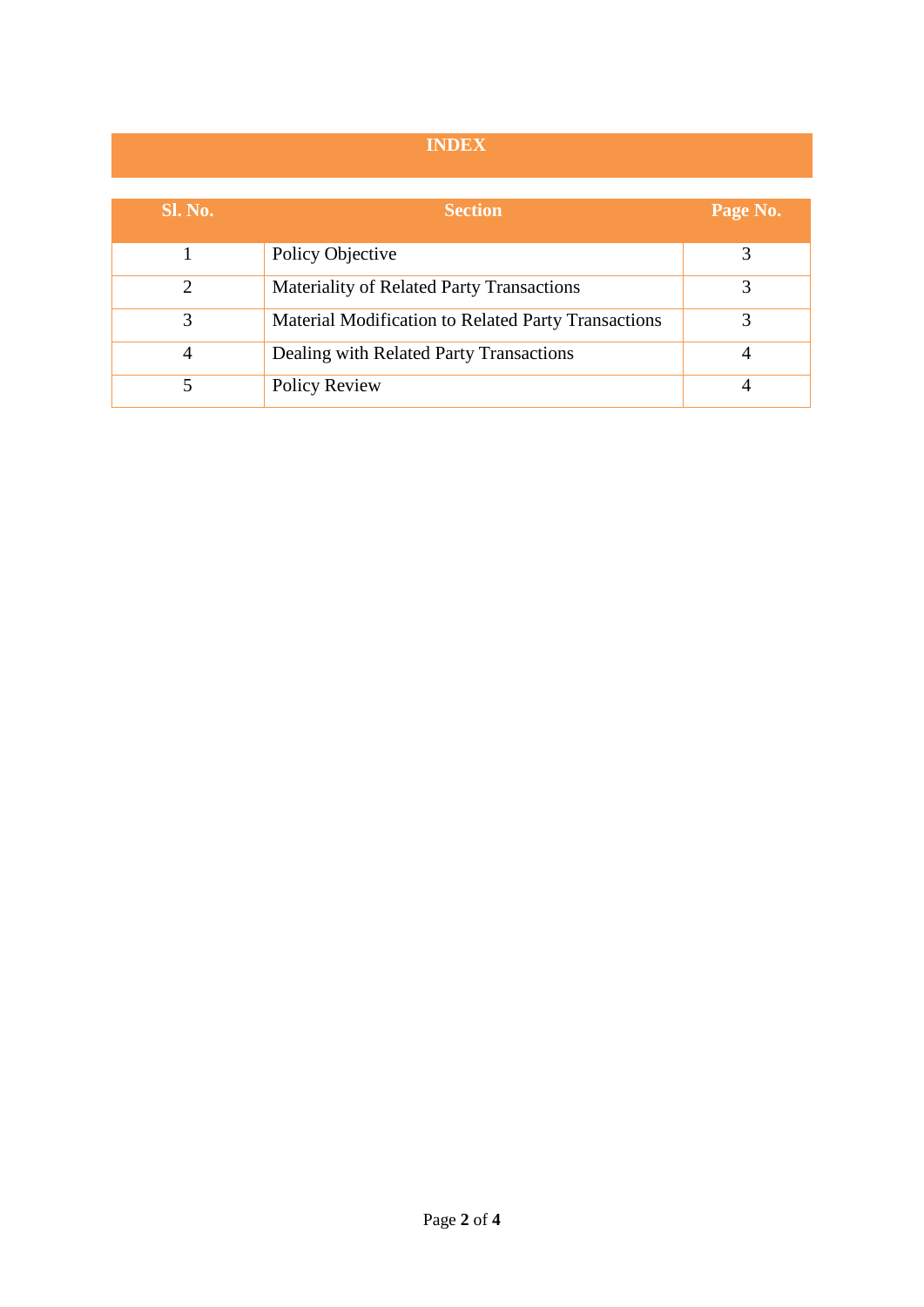## **POLICY OBJECTIVE**

To lay down thresholds for determining materiality of the Related Party Transactions, material modifications to Related Party Transactions and to lay down principles for dealing in Related Party Transactions in the Company to ensure that conflict of interest is avoided and the Related Party Transactions are entered into keeping in mind the best interest of the Company and its stakeholders.

#### **2 MATERIALITY OF RELATED PARTY TRANSACTIONS**

- a. a transaction, except transaction covered under clause 'b' below, with a related party shall be considered material, if the transaction(s) to be entered into individually or taken together with previous transactions during a financial year, exceeds rupees one thousand crore or ten per cent of the annual consolidated turnover of the Company as per the last audited financial statements of the Company, whichever is lower.
- b. a transaction involving payments made to a related party with respect to brand usage or royalty shall be considered material if the transaction(s) to be entered into individually or taken together with previous transactions during a financial year, exceed five percent of the annual consolidated turnover of the Company as per the last audited financial statements of the Company.
- c. The thresholds mentioned in clauses 'a' and 'b' above shall always be in line with the thresholds prescribed under SEBI (Listing Obligation and Disclosure Requirements) Regulations, 2015 ("SEBI LODR") as may be amended from time to time. In case of any difference between the thresholds under this policy and the SEBI LODR, the thresholds under SEBI LODR shall prevail.

#### **3**

### **MATERIAL MODIFICATION TO RELATED PARTY TRANSACTIONS**

Any modification to a Related Party Transaction approved by the Audit Committee and/or the Shareholders having a variation of 20% or more of the value of transaction approved earlier.